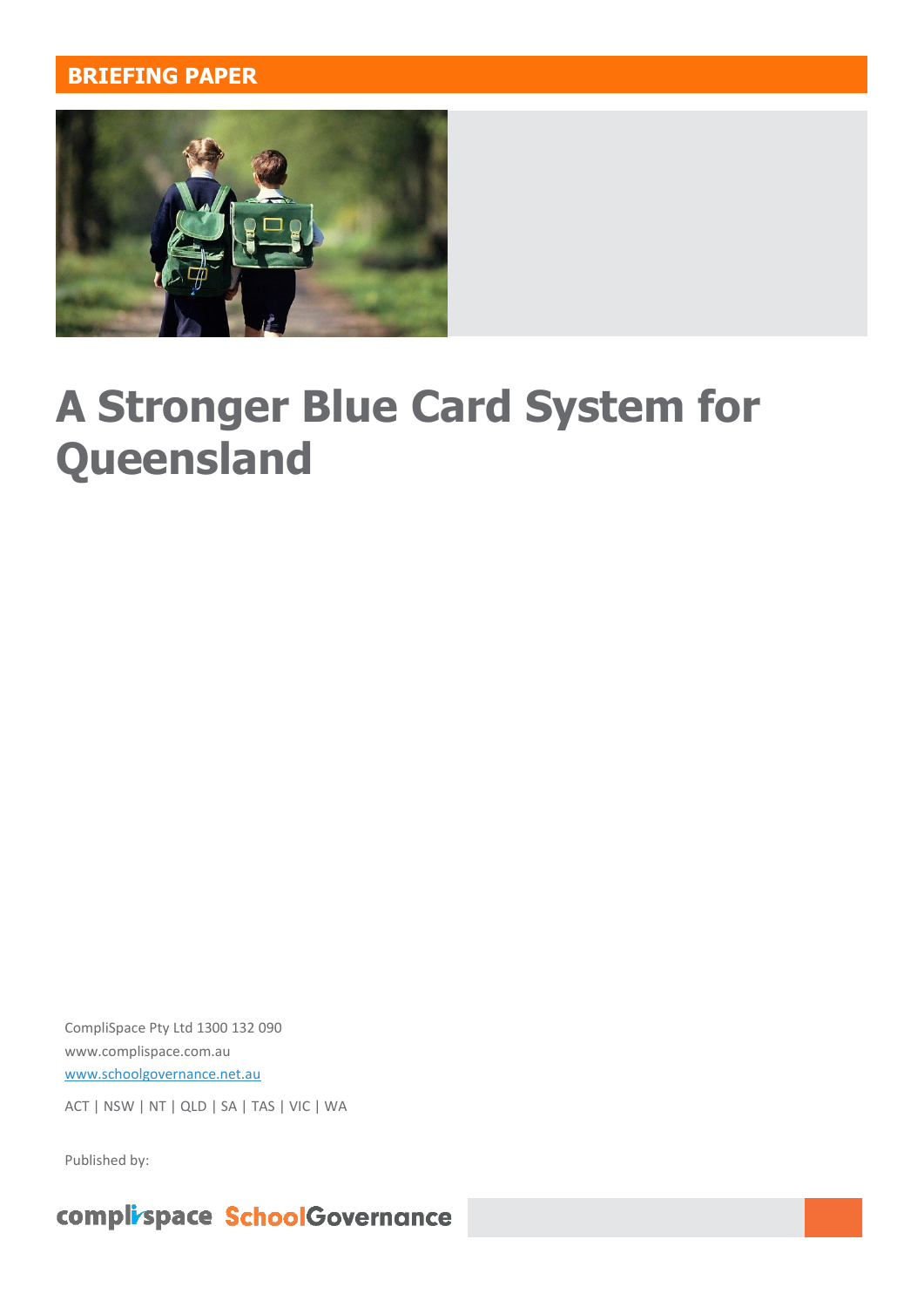# **Table of Contents**

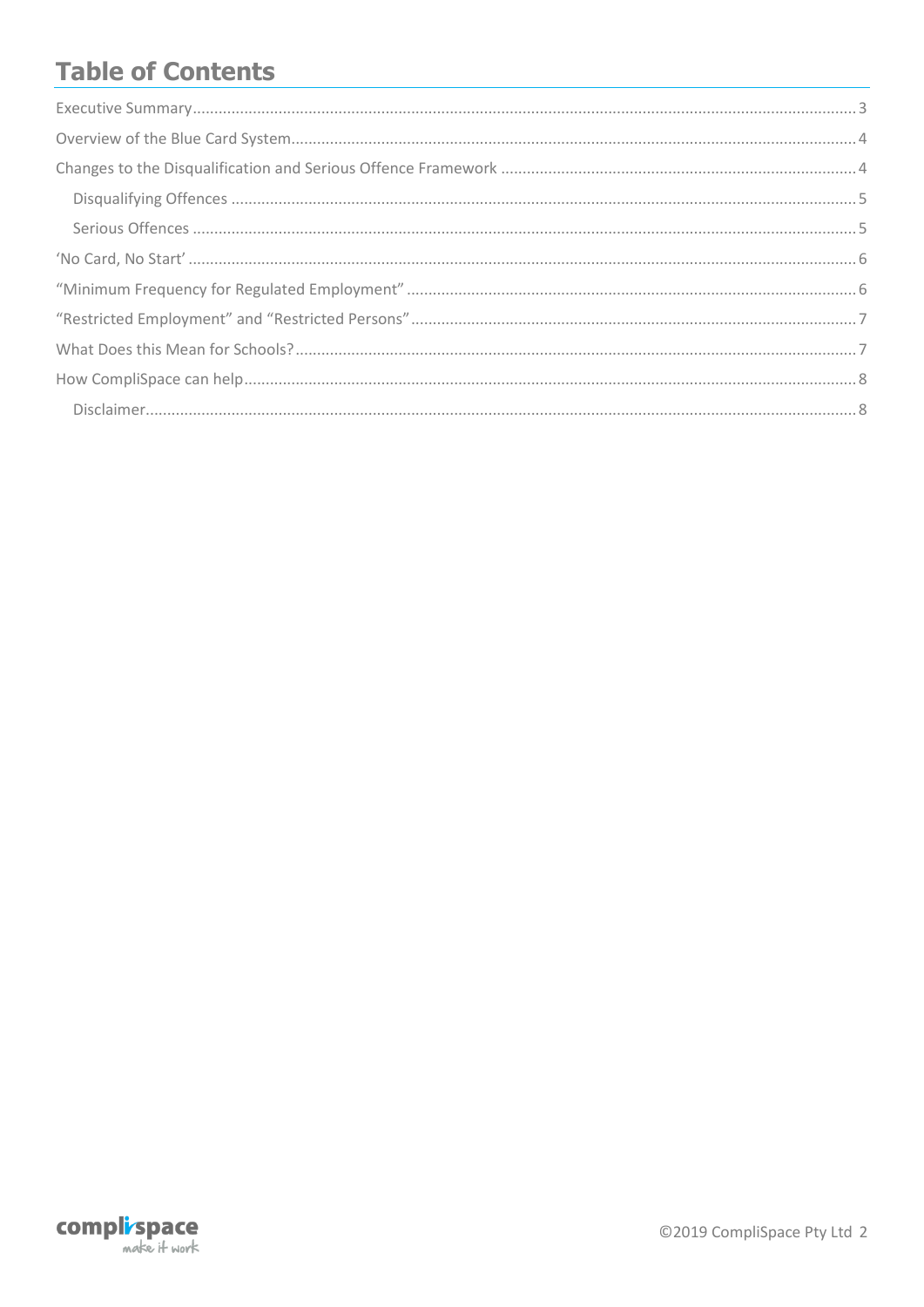#### <span id="page-2-0"></span>**Executive Summary**

Queensland is currently in the process of strengthening and streamlining its blue card system, which is the statewide system used to monitor the people who work with children and young people. [A comprehensive review](https://www.qfcc.qld.gov.au/sites/default/files/final_report_BC_review.pdf) of the blue card system by the Queensland Family and Child Commission (QFCC) was carried out in 2016/2017. Although the review concluded that the state had one of the strongest working with children check (WWCC) systems in Australia, it listed 81 recommendations including that there be reforms to Queensland's blue card system.

In May 2019, the Queensland Parliament passed the Working with Children (Risk Management and Screening) and Other Legislation Amendment Act 2019 (Qld) (WWC Amendment Act) in order to further enhance the protection offered by the system.

The WWC Amendment Act amends the Working with Children (Risk Management and Screening) Act 2000 (Qld) (WWC Act) and institutes several significant changes. The WWC Amendment Act introduces four significant changes as follows:

- 1. Changes to the disqualification and serious offence framework
- 2. The introduction of a 'No Card, No Start' policy
- 3. The amendment of the definition of "minimum frequency for regulated employment"
- 4. The creation of offences related to "restricted employment' and 'restricted persons".

The changes to the disqualification and serious offence framework came into effect on 1 July 2019, while the 'No Card, No Start' policy, the amendment of the definition of "minimum frequency for regulated employment" and the introduction of the "restricted employment" and "restricted persons" offences are expected to commence in early 2020.

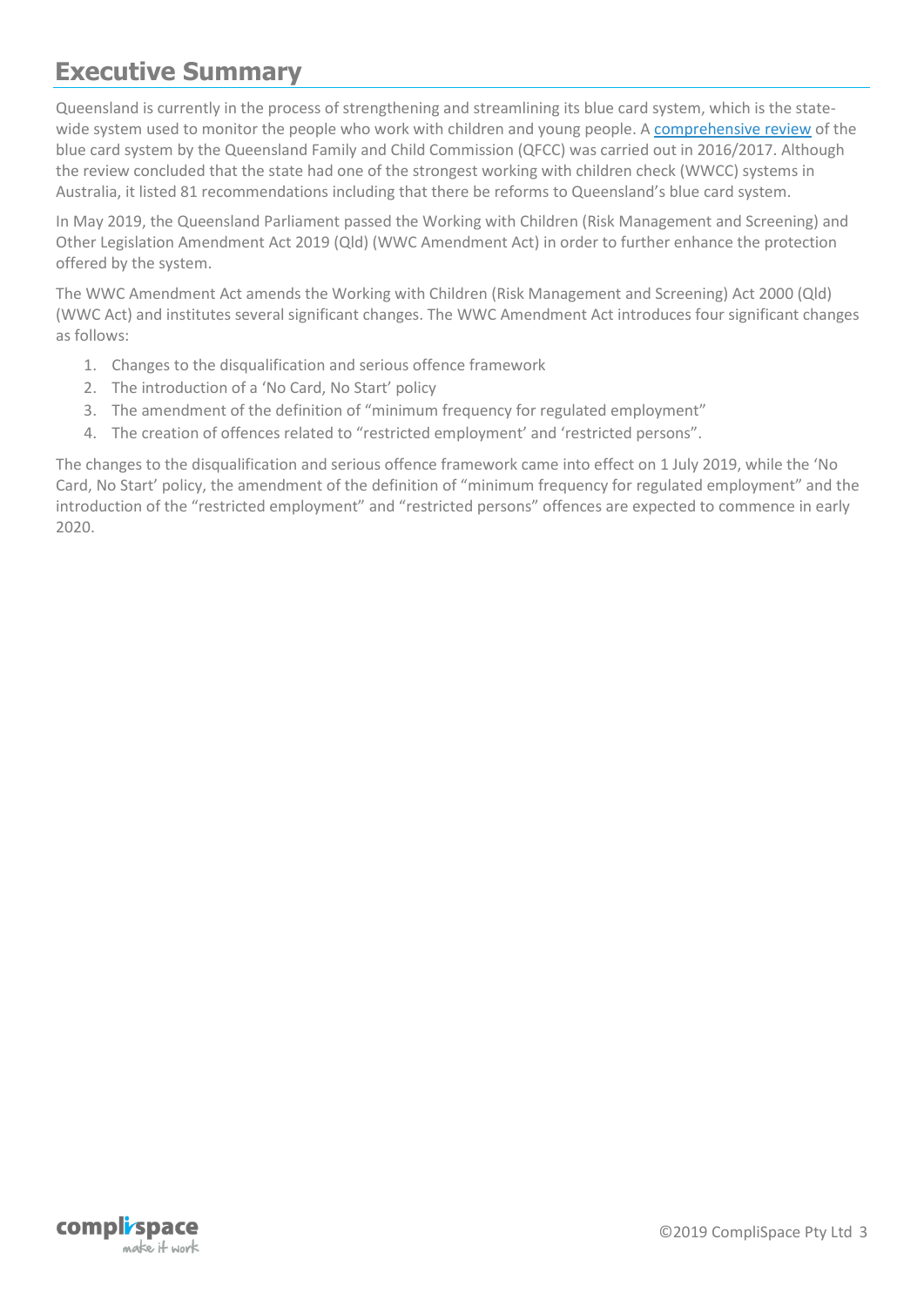#### <span id="page-3-0"></span>**Overview of the Blue Card System**

The blue card system aims to create a safe and supportive environment for children when they are receiving services and participating in activities essential to their wellbeing and development. The system has three components which aim to deal with past, present and future risks:

- initial blue card screening to determine a person's eligibility to work with children and young people based on their past behaviour
- ongoing monitoring of the police information of all blue card holders, thereby enabling action to be taken to protect children and young people if the blue card holder is charged with certain offences
- mitigating future risks through the requirement for organisations providing child related services to develop and implement child and youth risk management strategies.

The initial WWCC (i.e. the blue card check) screens applicants in relation to:

- any national charge or conviction (including spent convictions and pending and non-conviction charges) for an offence (even if no conviction was recorded)
- child protection prohibition orders (whether a person is a respondent or subject to an application)
- disqualification orders
- if a person is subject to reporting obligations under the Child Protection (Offender Reporting and Offender Prohibition Order) Act 2004 (Qld) or Dangerous Prisoners (Sexual Offenders) Act 2003 (Qld)
- disciplinary information held by certain professional organisations including teachers, childcare licensees and foster carers
- information that the Police Commissioner may provide in relation to police investigations into allegations of serious child-related sexual offences, even if no charges were laid.

A person whose application is approved is issued with a 'positive notice' and a 'blue card'. A 'p' blue card is issued for paid employees and allows them to work in any regulated child-related employment or conduct any regulated childrelated business for three years while their police information continues to be monitored. A 'v' blue card is issued for volunteers and can only be used for volunteer work for three years-again, while their police information continues to be monitored. If a person's application is refused, they are issued with a 'negative notice' which prohibits them from carrying on a business or providing regulated child-related activities.

In Queensland, a person can undertake child-related work without a blue card if they are exempt (although, for certain exempt people, they must obtain an exemption card if they want to do particular kinds of work). One exemption is if the person has been screened under another specified process: being a registered teacher or a police officer fits within this category. Parents who volunteer at the school that their child attends are also exempt.

Schools should note that registered teachers don't need either a blue card or an exemption card when providing regulated child-related services as part of their professional duties. This means that a teacher registered with the Queensland College of Teachers does not require a blue card (or an exemption card) when teaching at a school or a boarding facility. However, teachers may require an exemption card if they are providing other child-related regulated services beyond their professional duties, such as privately tutoring a child or supervising after hours school care. Further information on whether a registered teacher needs an exemption card can be foun[d here.](https://www.bluecard.qld.gov.au/pdf/infosheets/Information-Sheet-Exemption-cards-for-teachers.pdf)

# <span id="page-3-1"></span>**Changes to the Disqualification and Serious Offence Framework**

The WWC Amendment Act implements the recommendations of the QFCC and the Royal Commission into Institutional Responses to Child Sexual Abuse (Royal Commission) in relation to expanding the range of disqualifying and serious offences that are included in the WWC Act.

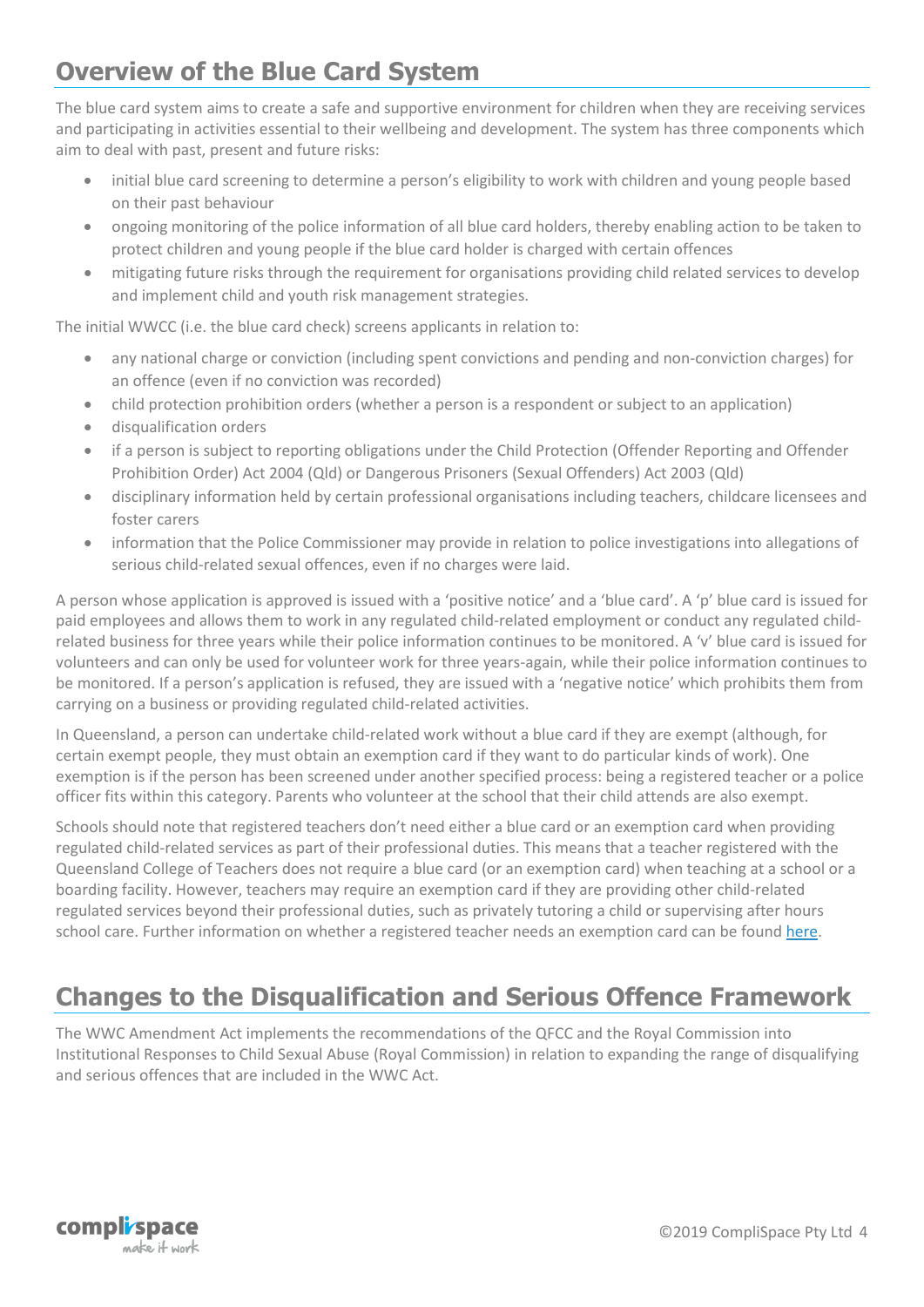#### <span id="page-4-0"></span>**Disqualifying Offences**

The WWC Act makes it an offence for a person who has been convicted of a disqualifying offence to apply for a blue card, unless an "eligibility declaration" has been granted. A person is disqualified from applying for a blue card if they:

- have been convicted of a disqualifying offence irrespective of the penalty imposed
- are a reportable offender with current reporting obligations under the Child Protection (Offender Reporting) Act 2004 (Qld)
- are subject to a child protection offender prohibition order or the respondent in an application for an offender prohibition order
- are subject to a disqualification order prohibiting them from applying for or holding a blue card
- are subject to a sexual offender order under the Dangerous Prisoners (Sexual Offenders) Act 2003 (Qld).

Every blue card applicant must sign a declaration stating that they are not a disqualified person. Employers and organisations are also required to inform their employees and volunteers that it is an offence for a disqualified person to apply for a blue card. It is possible for a disqualified person to apply to Blue Card Services (the Queensland government body that manages the blue card system) for an eligibility declaration, but until declared eligible, it remains an offence for a disqualified person to sign a blue card application form.

As of 1 July 2019, 17 new offences were added (by the WWC Amendment Act) to the list of disqualifying offences in the WWC Act, including:

- bestiality (section 211 Criminal Code)
- kidnapping of a child (section 354 Criminal Code)
- kidnapping for ransom of a child (section 354A Criminal Code)
- child stealing (section 363 Criminal Code)
- abduction of a child under 16 (section 363A Criminal Code)
- cruelty to children under 16 (section 364 of the Criminal Code currently a serious offence)
- attempt to commit rape of an adult (section 350 of the Criminal Code currently a serious offence)
- assault with intent to commit rape of an adult (section 351 of the Criminal Code currently a serious offence)
- torture, if the offence was committed against a child (section 320A of the Criminal Code currently a serious offence)
- choking, suffocation or strangulation in a domestic setting (section 315A of the Criminal Code)
- attempt to murder (section 306 of the Criminal Code currently a serious offence)
- conspiring to murder (section 309 of the Criminal Code currently a serious offence)
- servitude offences, if the offence was committed against a child (section 270.5 of the Criminal Code (Commonwealth))
- offence of trafficking in children (section 271.4 of the Criminal Code (Commonwealth) currently a serious offence)
- offence of domestic trafficking in children (section 271.7 of the Criminal Code (Commonwealth) currently a serious offence).

Existing cardholders with a previous conviction for a new disqualifying offence will have their eligibility to continue holding a blue card assessed by Blue Card Services. For the purposes of reconsideration, the offence will be treated as a serious offence.

#### <span id="page-4-1"></span>**Serious Offences**

The WWC Act operates so that an applicant who has been convicted of a serious offence will not be issued with a blue card unless there are exceptional circumstances. As of 1 July 2019, two new offences were added to the list of serious offences:

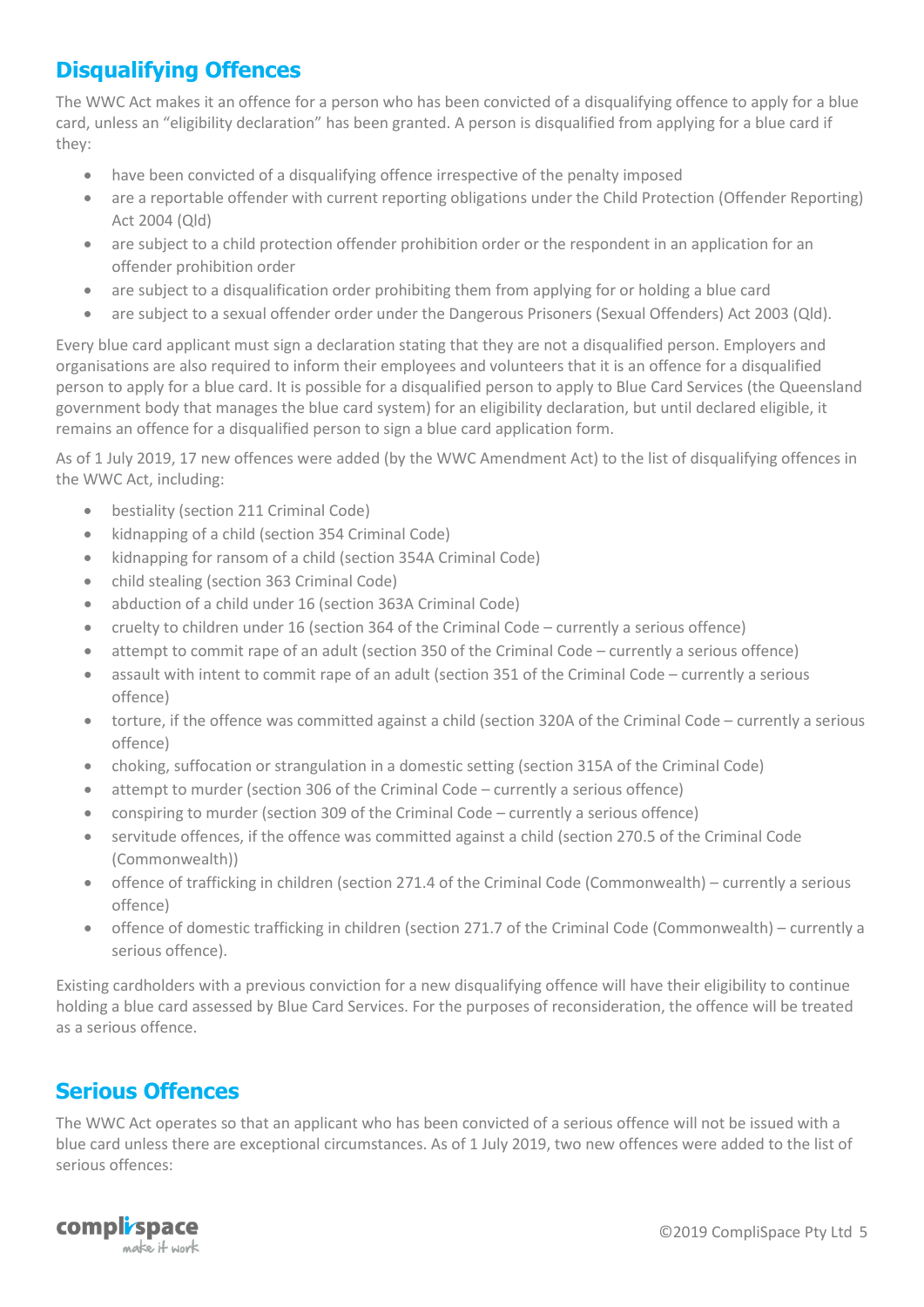- manslaughter (section 303 of the Criminal Code –previously neither a serious nor disqualifying offence)
- servitude offences (section 270.5 of the Criminal Code (Commonwealth) –previously neither a serious nor disqualifying offence)

Existing cardholders with a previous conviction of a new serious offence will have their eligibility to continue to hold a blue card assessed by Blue Card Services.

A new framework for serious offences was also introduced by the WWC Amendment Act. Under these changes:

- if a person applying for a blue card has been charged with a serious offence that has not been resolved (e.g. dismissed or found not guilty), then their blue card application will be withdrawn and the person will not be able to re-apply for a blue card until their charge has been finalised.
- if a person applying for a blue card to undertake paid employment has a conviction for a serious offence, the person must stop child-related work until their application has been assessed and they have been issued with a blue card.
- if a blue card holder has a change in their police information and they are charged with a serious offence, then the person's blue card will be automatically suspended and they must cease child-related work (Blue Card Services will not be required to undertake a re-assessment until the charge has been resolved).

### <span id="page-5-0"></span>**'No Card, No Start'**

The 'No Card, No Start' policy is designed to strengthen the blue card system by preventing applicants from commencing child-related work while their blue card application is pending. The WWC Amendment Act will bring in new provisions which prohibit an employer from employing a person in regulated employment (relevant childrelated work) unless the person holds a WWCC and the employer has notified the chief executive that they are proposing to employ that person. The penalty for not abiding by this obligation will be increased to 100 penalty units (almost \$13,500 as at 1 July 2019). Queensland's Attorney-General and Minister for Justice, Yvette D'Ath, has described the increased penalties as designed "to emphasise the significant responsibility that employers have as the gatekeepers of child-related employment".

To minimise adverse impacts to jobseekers and employers, the 'No Card, No Start' requirement will be accompanied by complementary changes including:

- streamlining the application process to provide sufficient flexibility so that applications can be made manually or through an online process
- removing the requirement that a person must have an agreement to work with an organisation before applying for a working with children check as this is an unnecessary barrier to employment
- enabling organisations to manage their obligations as well as communications with the chief executive, including relevant notifications, through an online organisational portal.

[According to Minister D'Ath,](http://statements.qld.gov.au/Statement/2019/5/16/more-protection-for-children-under-tougher-blue-card-laws) this streamlining and modernisation will be achieved through an injection of \$17 million into the blue card system's reform over the next three years.

# <span id="page-5-1"></span>**"Minimum Frequency for Regulated Employment"**

The definition of "minimum frequency for regulated employment" in the WWC Act is confusing and is difficult to find. The WWC Amendment Act attempts to make the definition clearer and accords with the definition recommended by the Royal Commission.

Under the WWC Amendment Act, the minimum frequency aspect will be subsumed into the definition of "regulated employment". Under the definition of "regulated employment" in the WWC Amendment Act a person's employment won't fall within the definition if the person is employed to work and works "in the employment" for seven days or fewer in a calendar year.

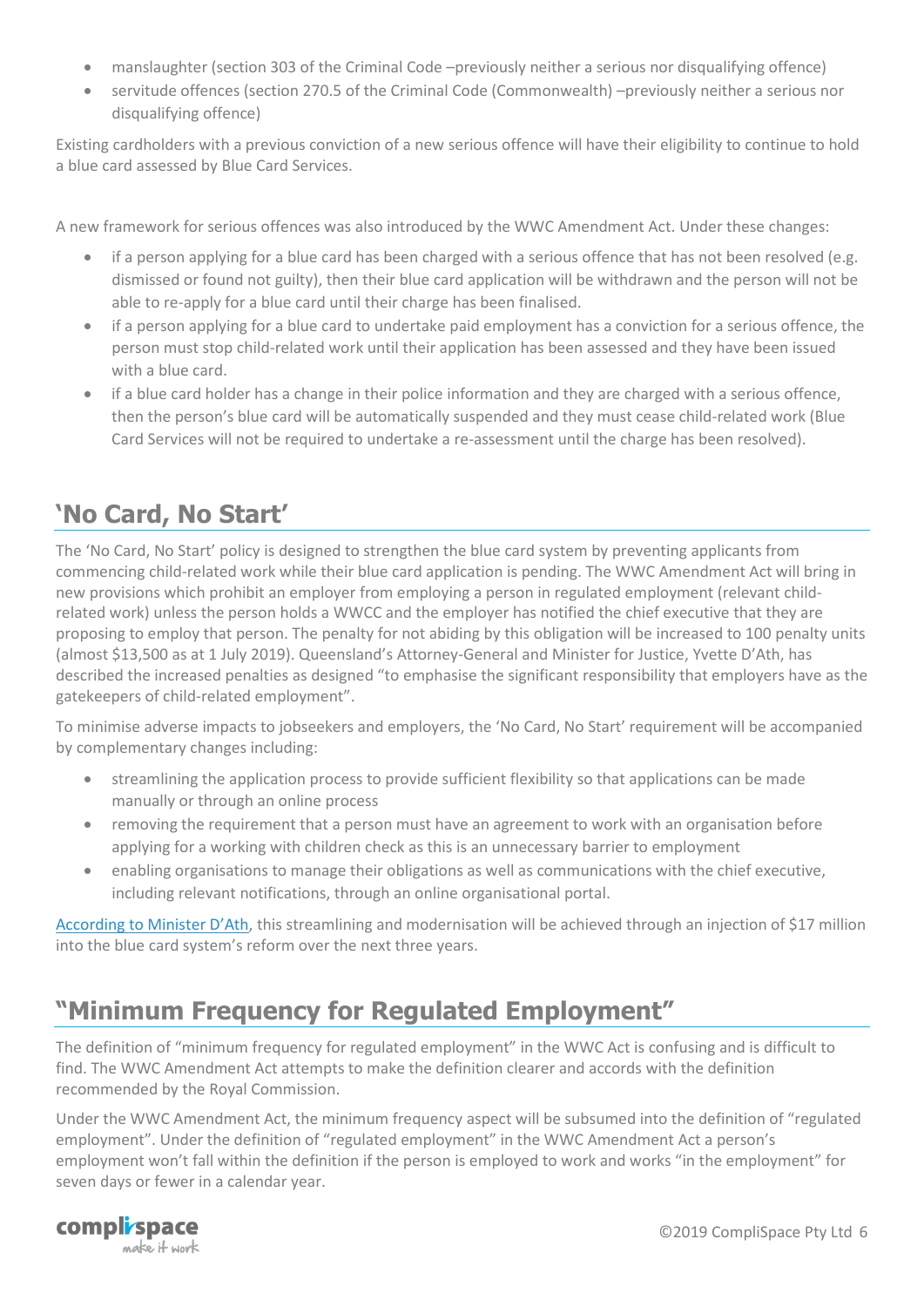#### <span id="page-6-0"></span>**"Restricted Employment" and "Restricted Persons"**

Currently, a person can undertake certain child-related work without having a WWCC if a relevant exemption applies to them. These exemptions include if the person:

- is a volunteer parent, in certain circumstances
- is a volunteer under the age of 18
- does not meet the minimum frequency for regulated employment.

This means a person with a negative notice (i.e. a person who had their blue card application refused) or any other 'high risk' person could still carry out child-related work if they were exempted.

The QFCC recommended that changes be made to the WWC Act in order to prevent negative notice holders and other 'high risk' persons from relying on these exemptions. The WWC Amendment Act achieves this through the introduction of two new terms – "restricted employment" and "restricted person".

"Restricted employment" is defined as:

- infrequent employment which does not meet the minimum frequency under the new section 156 of the amended WWC Act
- the unpaid employment of a person under the age of 18
- volunteer parents who undertake regulated employment in the following settings: schools, education and care services, child care, churches, clubs and associations and sport and active recreation.

"Restricted person" captures the following 'high risk' people

- negative notice holders
- persons with a suspended working with children authority
- a disqualified person
- a person charged with a disqualifying offence.

The WWC Amendment Act makes it an offence for a restricted person to start or continue in restricted employment. It will also be an offence under the amended WWC Act for an employer to employ or continue to employ a person in restricted employment if they know or ought reasonably to know that the person is a restricted person. It is important for schools to be aware of this latter offence. For example, if a school knows or ought to know that a parent would be considered a "restricted person" under the amended WWC Act, then they must not allow that parent to volunteer at the school. The penalty for this offence is 200 penalty units (almost \$27,000 as at 1 July 2019) or up to two years imprisonment. In practice, it may be difficult for a school to obtain information about whether a person is a "restricted person" (particularly, based on advice that CompliSpace has received from Blue Card Services, as those seeking to undertake "restricted employment" are not permitted to submit an application for a WWCC). It will depend on whether the school in fact knew or ought to have known that the person was a "restricted person". Hopefully Blue Card Services will provide more guidance on some of these issues.

#### <span id="page-6-1"></span>**What Does this Mean for Schools?**

It is important for schools to be aware of their obligations in relation to the amended WWC Act, particularly given the increased penalties and new offences that will come into force in early 2020. Although not all the provisions in the WWC Amendment Act are in force yet, it is prudent for schools to be ready for the changes in advance. This will not only ensure compliance with legal obligations but also will help schools provide the best protection to children and young people that they can.